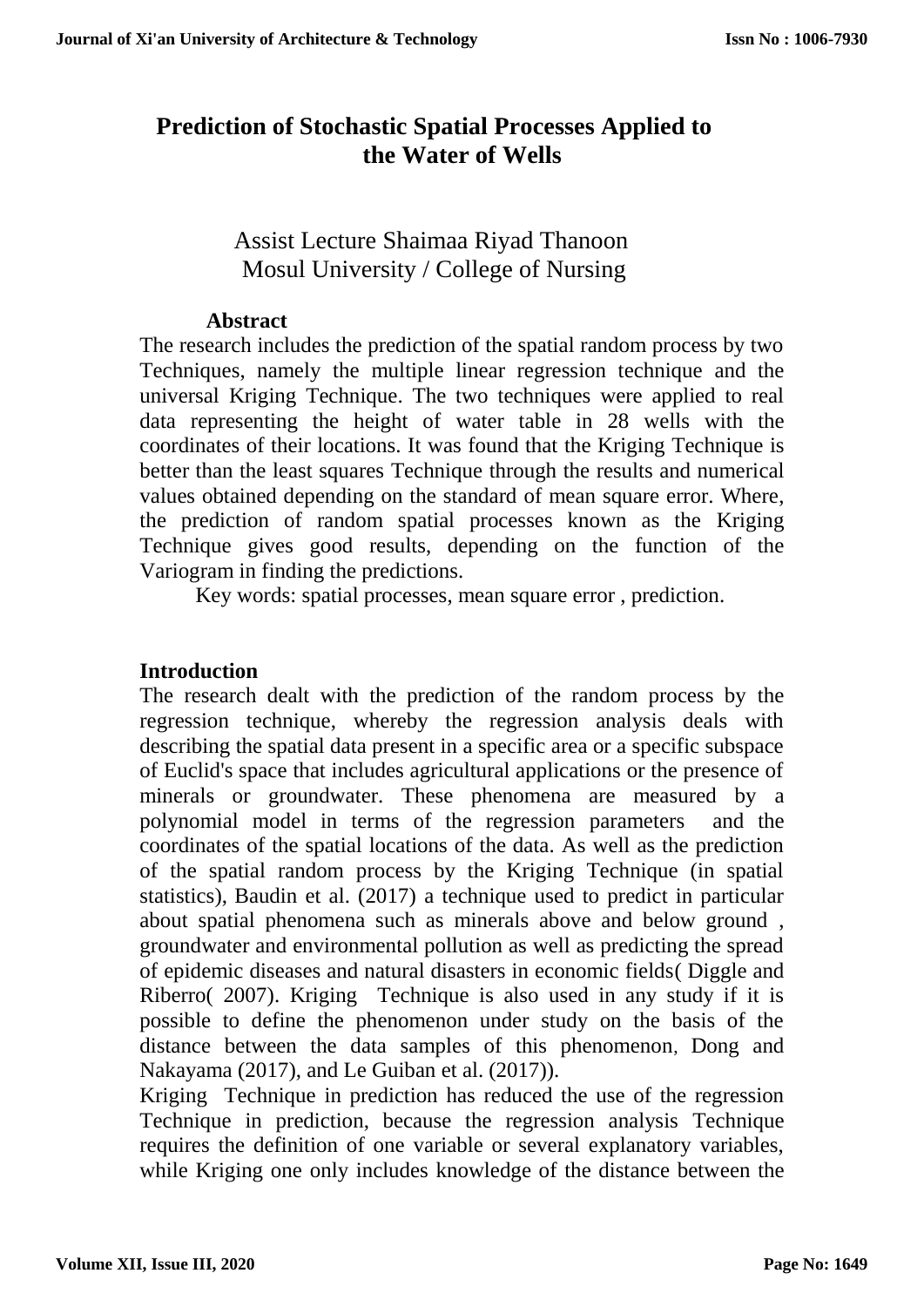observations of the phenomenon. Moreover, the mean square error of the modification in Kriging Technique is always less than regression. (See Sarma (2009), Calli (2010), Gaetan and Guyon (2010), Haining (2004).

This is what has been practically proved by applying the two Techniques to real data, representing the high levels of water table for 26 wells, with the coordinates of their locations in Sinjar district (Al-Hassoud 1985). The second section gives a description of the multiple linear regression and its estimated parameters using the least squares method . Whereas, the third section explains the random process and the variocram function and its characteristics. The fourth section handles predicting the spatial process depending on Kriging Technique, and finally the fifth section presents the practical aspect. see Erickson et al. (2017).

#### **Research Aim**

The research includes the prediction of the spatial random process by two Techniques, namely the multiple linear regression technique and the universal Kriging Technique and comparison of two methods terms of results.

### **Multiple linear regression**

Most regression problems include more than one independent variable. In general, the multiple linear regression model can be written as follows:

 $z(x_i) = \beta_0 + \beta_1 x_{i1} + \dots + \beta_k x_{ik} + e_i$  (1)  $= \beta_0 + \sum_{j=1}^{k} \beta_j x_{ij} + e_j$  $i = 1, 2, \dots, n$  $j = 1, 2, \dots, k$ Where  $x_{ij}$  is the view *i* of the independent variable *j* 

 $\beta_0$ ,  $\beta_1$ ,  $\beta_2$ ,  $\cdots$ ,  $\beta_k$  are unknown parameters that require their estimation from the available data.In matrix form, equation (1) is written as:

 $z = X\beta + e$  (2)

This model is called the multiple linear regression model, where z is a vector with a capacity of  $n \times 1$  of observations, X is a known matrix with a capacity of  $(n \times (k + 1))$  of observations and  $\beta$  is a vector of unknown parameters with capacity  $(k + 1)$  and that e is a random error vector with an  $n \times 1$  dimension belonging to the normal distribution at rate 0 and variance  $\sigma^2 I_n$ .

That is:

 $E(e) = 0$ 

$$
var(e) = \sigma^2 I_n
$$

 $I_n$ : is a one-dimensional matrix with dimension  $nxn$ .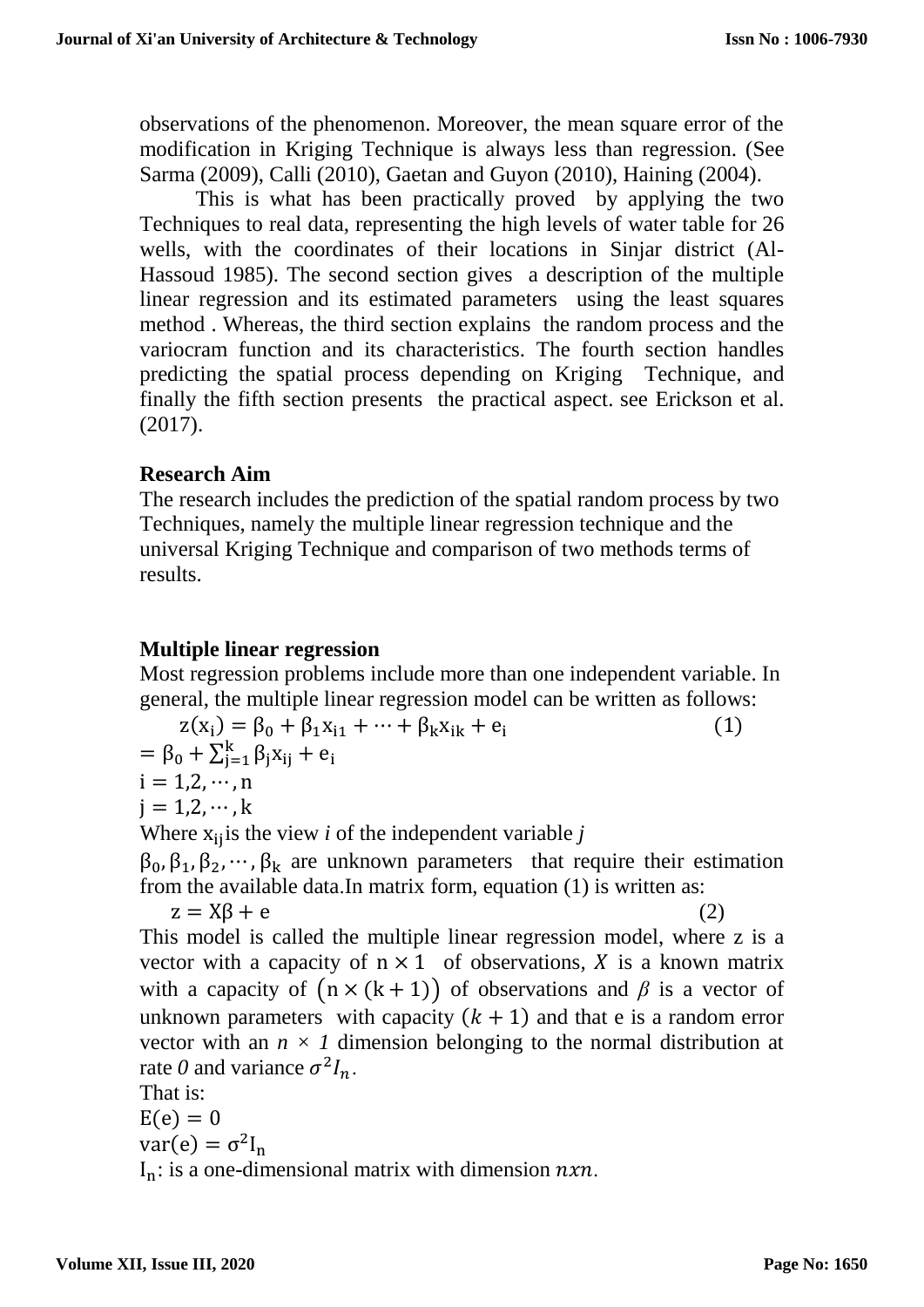Depending on the least squares Technique, the estimator of the parameters vector will be as follows ( Draper and Smith (1981):  $\hat{\beta} = (X^{\dagger}X)^{-1}X^{\dagger}Z$  (3) Whereas,  $\beta$  is unbiased estimator for  $\beta$  and has the characteristic of the best linear unbiased estimator (BLUE). Likewise:

$$
var(\hat{\beta}) = \sigma^2 (X^t X)^{-1}
$$
 (4)

#### **Stochastic process**

The spatial stochastic process is defined as a set of random variables  $(T \in X_t)$  defined by the  $t \ge 0$  index on a continuous or intermittent potential space and has values in this space. Whereas the spatial random process is that its variables are spatial data such as the existence of minerals inside the ground studied by mining engineering and groundwater and estimating the reserves of various materials.

All of these phenomena fall within the concept of spatial or geological statistics, and the goal is usually to identify the structural body of the variables in the studied geographical area, and the correlation and relationships between them. The values of the spatial variables represent a real function that takes a specific value within the region or geographical field in a one-dimensional space with the point  $z(u_1)$  or two dimensions with the point  $z(u_1, u_2)$  or three dimensions with the point  $z(u_1, u_2, u_3)$ . The spatial linear model of the variable  $z(x)$ can be written in the field or region  $D$  which is a subset of the space  $R<sup>P</sup>$  in the form of matrices as follows:

$$
z(x) = f^{t}(x)\beta + \varepsilon(x) ... x \in D \subseteq R^{P}
$$
  
\nwhere:  
\n
$$
z = (z(x_{1}), z(x_{2}), z(x_{3}) \cdots, z(x_{n}))^{t}
$$
\n
$$
X = f^{t}(x) = (f_{1}(x_{1}), f_{2}(x_{2}), f_{2}(x_{3}), \cdots, f_{n}(x_{n}))^{t}
$$
\n
$$
\beta = (\beta_{1}, \beta_{2}, \beta_{3}, \cdots, \beta_{k})^{t}
$$
\n
$$
\varepsilon = (\varepsilon(x_{1}), \varepsilon(x_{2}), z(x_{3}), \cdots, \varepsilon(x_{n}))
$$
\nAmong the hypotheses of the model are the following:

1 - 
$$
E(Z(x)) = f^t(x)\beta
$$

2 - cov 
$$
[Z(x+h),z(x)]
$$
 …, exists

 $3 - E[Z(x+h) - Z(x)]^2 = 2\gamma(h)$ ,  $(x, x+h) \in D$  .... (6)

The dependency or independence relationship between random process variables or spatial variables is measured by the Variogram function, and this function is considered an alternative measure of correlation because the variations between the observations of the values of spatial variables are sometimes large or unknown, so the resulting correlation coefficients are small, which makes the results and interpretations about them wrong or inaccurate, on the other hand, and in the event of instability, variation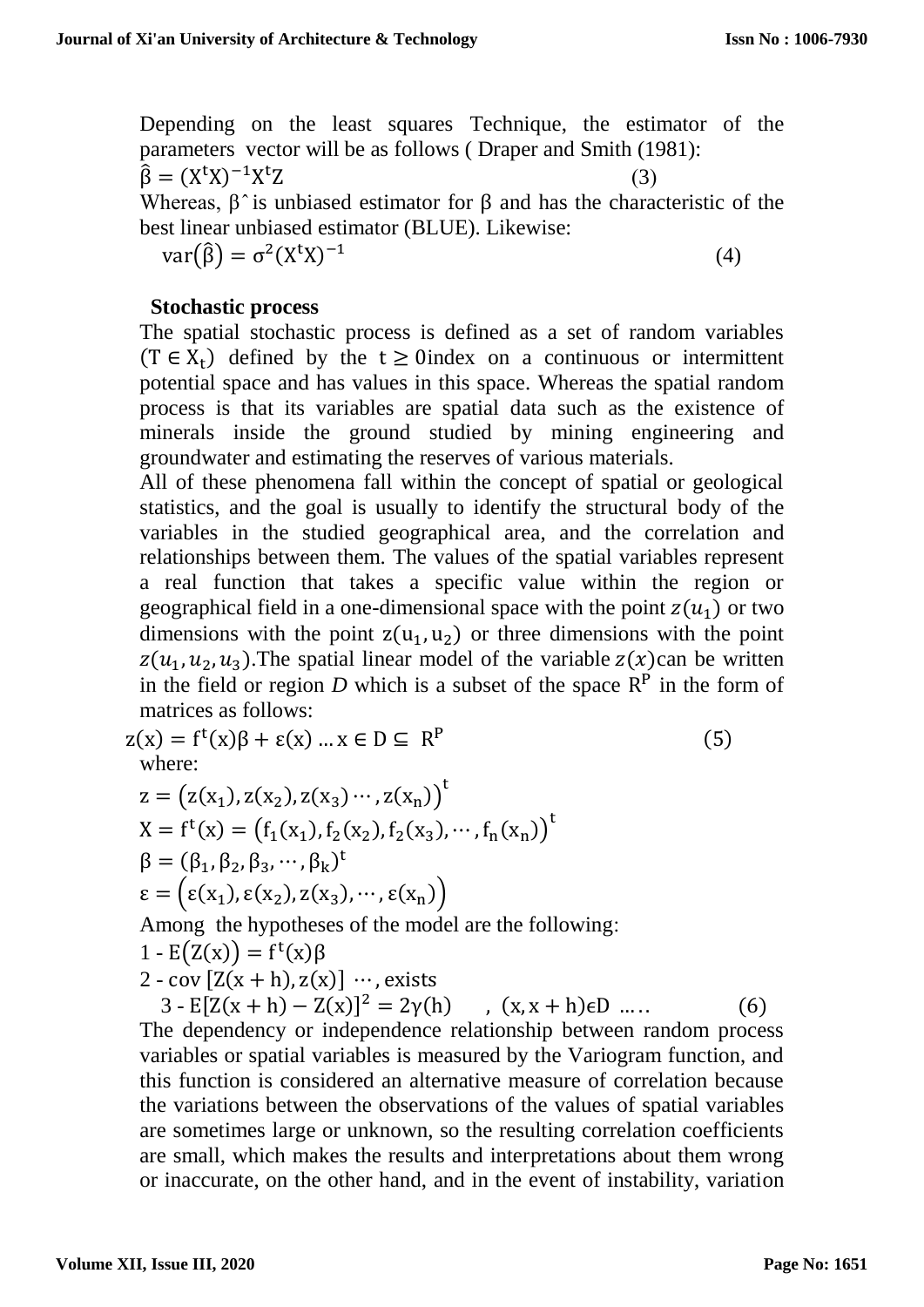is rarely known, and for this the variogram function has been proposed with a displacement of *h* and the formula of the function, which represents the expected growth square between the values or locations as follows:

 $2\gamma(h) = E[Z(x+h) - Z(x)]^2$ 

Based on the data under study, the Variogram function is estimated by the relation :

$$
2\gamma(h) = \frac{1}{n} \sum_{i=1}^{n} E[Z(x_i + h) - Z(x_i)]^2
$$
 (7)

This function depends mainly on the distance *h* and not on the location *x*. :As for  $\gamma(h)$ , it is called a semi variogram, and its main characteristics are 1 - It is positive  $\gamma(h) \ge 0$  because of the quadratic formula and the distance at which the function that increases with increasing distance *h becomes stable* , and the height at this stability point is called the initial variation, Sill.

2 -It is isotropic on all sides angles (when stable) i.e. it depends on the distance *h* between the variable points only and not on the direction (Cressie (1993).

3. It is an even function in which  $\gamma(h) = \gamma(-h)$  and Symmetric  $\gamma(x, y) = \gamma(y, x)$  and its purpose at  $h \to \infty$  given to  $var(Z(x))$ While the purpose of the Semi-variogram function is the so-called sill.

4 - For the purposes of prediction, a description or estimation is usually made for it with one of the proposed models in this field, the most famous of which is the spherical, natural, exponential, and linear model, among others.

*5.* The function has the phenomenon of Nugget or discontinuity. When it becomes  $h = 0$ , the function is not equal to zero.

*6.* Variogram function is related to heterogeneity (common contrast) in the case that random operations are stable as follows:

 $2\gamma(h) = E[Z(x+h) - Z(x)]^2$  $=$   $EZ^{2}(x) + EZ^{2}(x+h) - 2cov[Z(x+h).z(x)]$  $= \text{var}[Z(x)] + \text{var}[Z(x+h)] - 2C(h)$  $\gamma(h) = C(0) - C(h)$  (8) Where  $\Gamma$  (h) represents the covariance function, and when offset h = 0, it is

 $var[Z(x)] = C(0)$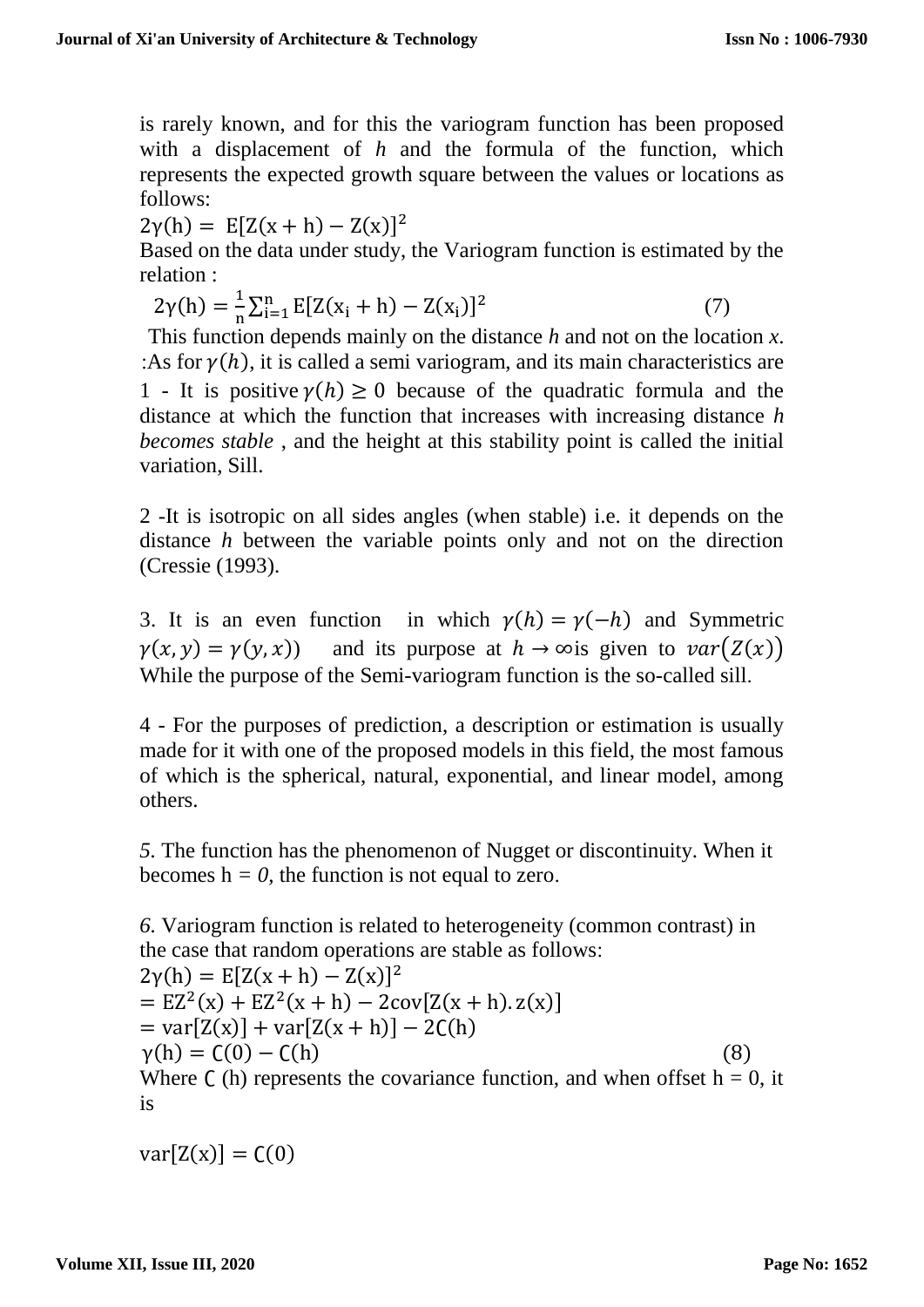#### **Predicting the stochastic process**

It is a prediction Technique used in the mining industry to predict input and estimate a mass model of mineral resources. There are several known Techniques for predicting spatial processes, the most important of which is the simple Kriging, Kleijnen and Van Beers (2017), Mukhopadhyay et al. (2016).. which is the weighted average of the values of  $z(x)$  and the adjacent points around the location  $z(x_0)$  to be predicted on the assumption that any point has some degree to do with  $z(x_0)$  and this type is of little use which assumes that the model is stable and that the forecast is known or equal to zero  $(\mu(x) = 0)$ , and the spatial variance is known or not dependent on *x*.The second technique of prediction is the ordinary prediction. The ordinary prediction model for a stable, random, spatial process is what is known as the ordinary Kriging, which assumes the following:  $Z(X) = \mu + \varepsilon(X)$   $X \in$  $D$  (9)

$$
^{(9)}
$$

When μ is known, we will get the following formula prediction:

$$
z^{0}(x) = \sum_{i=1}^{n} w_{i} Z(x_{i})
$$
  
Where: 
$$
\sum_{i=1}^{n} w_{i} =
$$

 $=$ 

 $1 \t(10)$ And that $\omega_i$  is the vector of weights, and the constraint  $\sum_{i=1}^n w_i = 1$ *guarantees an unbiased prediction, that is:*

 $EZ<sup>0</sup>(x) = Ez(x) = \mu$ 

It is the estimated value of weights that makes the squared difference between predictive and original values as minimal as possible, or that minimizes the mean squared error of prediction by using the Lacrange technique:

 $var[z(x)] = E[Z(x) - z^0(x)]^2$  (1 1)  $(11)$ We will get the following formula (Elias 2008), Minnitt and Assibey-Bonsu (2013).

$$
W = \gamma^{-1} \left[ \gamma \cdot +
$$
  
\n
$$
\left( \frac{1 - \gamma_0^t \gamma l}{1^t \gamma^{-1} l} \right) l \right]
$$
  
\nwhere  
\n
$$
l = (1, 1, 1, \dots, 1)
$$
  
\n
$$
\gamma_0 = (\gamma_{01}, \gamma_{02}, \dots, \gamma_{0n})^t
$$
 (12)

As for the mini-prediction variance, which represents the Kirging variance, we obtain it from the compensation of the estimated values to w and the Lacrange coefficients estimates used in the prediction variance formula as in equation (11), Mehdad and Kleijnen (2017a).Another prediction is the universal prediction, or the so-called universal Kriging, that the universal prediction model pertains to the unstable random spatial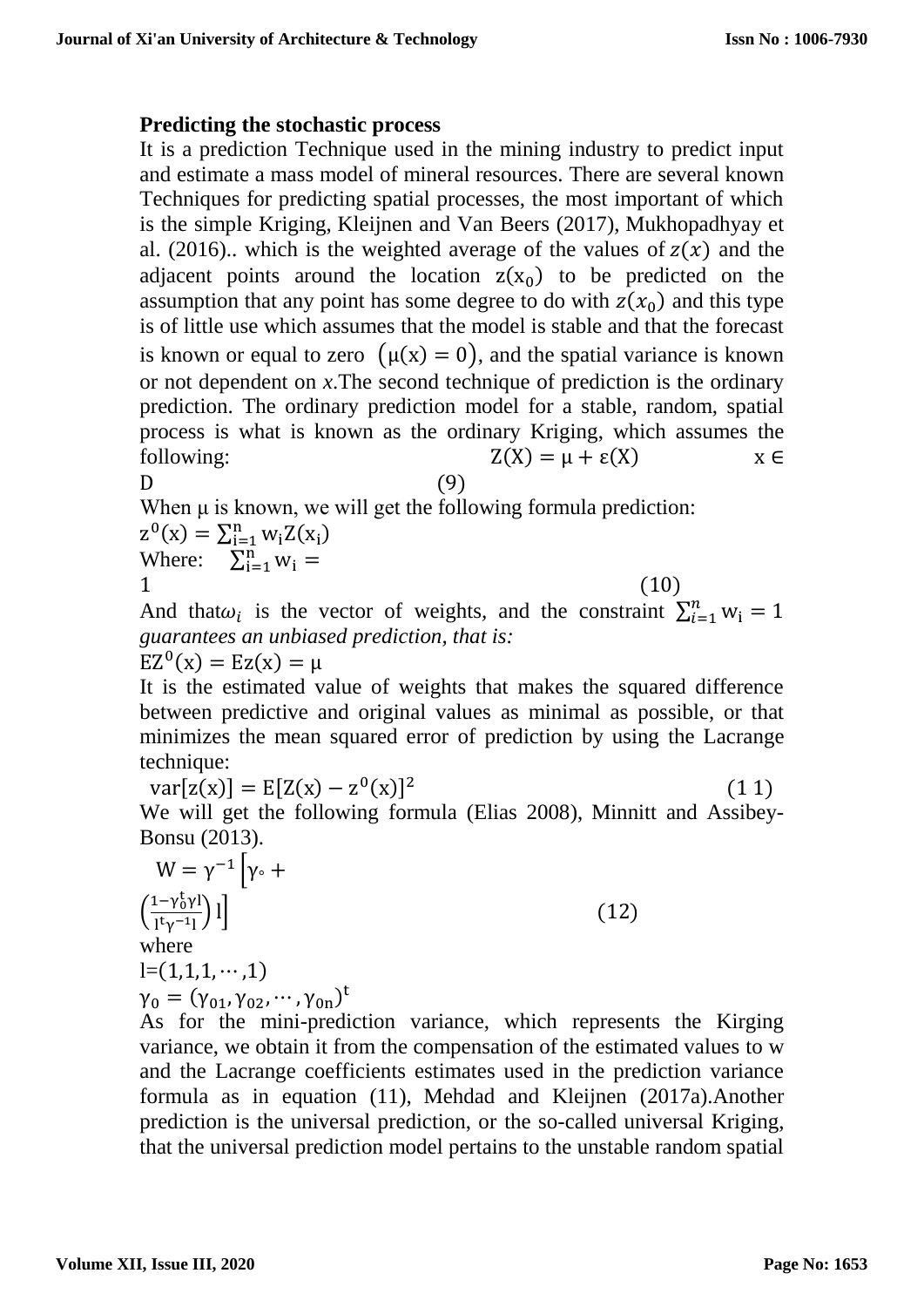process in which the average of spatial process is variable from one location to another and the model is written as follows:

$$
z(X) = \mu(x) + \varepsilon(X) \qquad x \in D
$$
\nThe best unbiased linear predictor  $\hat{z}(x_0)$  is as follows:  
\n
$$
\hat{z}(x_0) = \sum_{i=1}^{n} W_i z(x_i)
$$
\n
$$
(14)
$$
\nwhere  
\n
$$
z = (z(x_1), z(x_2), \dots, z(x_n))^t W = \gamma^{-1} \gamma_0 - \gamma^{-1} X ((X^t \gamma^{-1} X)^{-1} (X^t \gamma^{-1} \gamma_0 - f(x_0)))
$$
\n
$$
(15)
$$

For  $\hat{z}(x_0)$  to be a better unbiased linear predictor, it must fulfill the following two conditions

$$
1 - E\left(\hat{Z}(x_0)\right) = Z(x_0)
$$
  
2 -  $\sigma_k^2 = \text{var}(\hat{z}(x_0) - z(x_0))$  is min.

This variation is called the Kirging variance. Khudair (2011), Mehdad and Kleijnen (2017b)has the following formula:

$$
\sigma_K^2 = \gamma^{-1} \gamma_0 - \left[ f^t \left( \gamma_0^t \gamma^{-1} X - f^t(x_0) \right) (X^t \gamma^{-1} X)^{-1} \left( X^t \gamma^{-1} \gamma_0 - f(x_0) \right) \right] (16)
$$

#### **The practical aspect**

In this aspect, the multiple linear regression model has been applied to real data representing the height of the levels of wells water table in the Sinjar District in Nineveh Governorate. These data represent (26) wells with their coordinates since  $z(x_i)$  represents the height of the water table per meter at the well at the site  $x_i = (u_i, v_i)$  which represent the well coordinates at this point. (Al-Hasoud (1985).

Table (1) shows the real data along with its coordinates.

Table (1) Height of water table *Y* in meters and coordinates *v, u* Of Sinjar in Nineveh

| $\mathbf{u}_i$ |     | $Y(u_i, v_i)$ | $\mathbf{u_i}$ | $\mathbf{V}$ | $Y(u_i, v_i)$ |
|----------------|-----|---------------|----------------|--------------|---------------|
| 0.4            | 3.6 | 3.3           | 0.9            | 3.9          | 3.6           |
| 0.5            | 4   | 5.8           | 3              | 4.5          | 3.4           |
| 0.5            | 3.8 | 3.1           | 2.9            | 4.6          | 3.3           |
| 0.6            | 3.9 | 5.5           | 2.9            | 4.5          | 3.4           |
| 0.7            | 4   | 5.8           | 3.4            | 4.2          | 3.2           |
| 0.8            | 4   | 3.6           | 3.4            | 4.5          | 3.1           |
| $\overline{2}$ | 4.1 | 5.2           | 4              | 4.5          | 7.4           |
| 2.1            | 4.3 | 5.3           | 3.8            | 4.5          | 7.3           |
| 2.2            | 4.5 | 5.7           | 1.5            | 4            | 5.2           |
| 2.4            | 4.2 | 5.7           | 3              | 4.2          | 7.3           |
| 3.3            | 4.4 | 3.3           | 2.3            | 4.2          | 3.2           |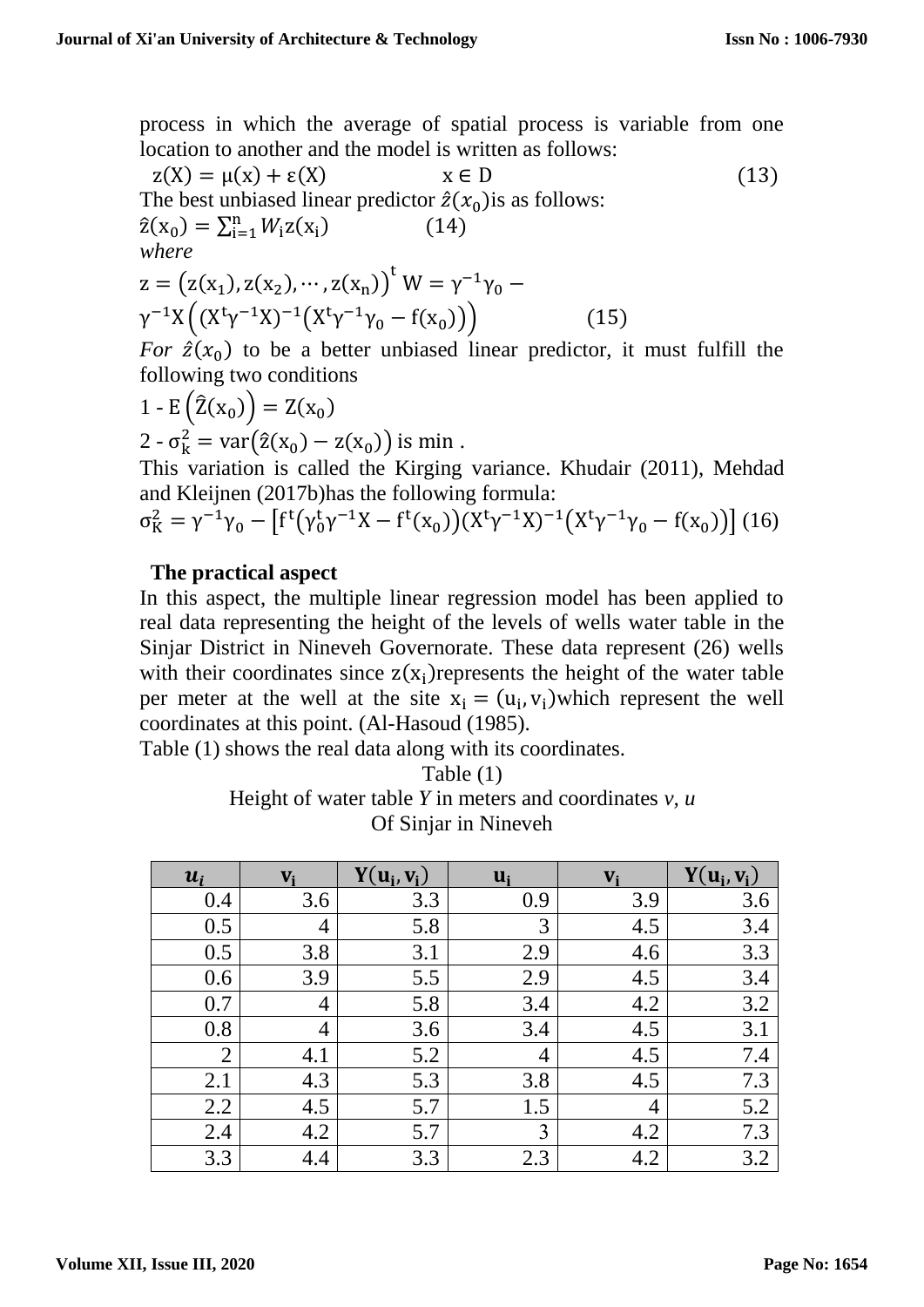| $\Omega$<br>◡<br>ュ.ノ                         | $\overline{\phantom{0}}$<br>$\sim$<br><u>.</u> | ⌒<br>◡.∠                                 | ້⊷                                             |     | $\cup \, \cdot \cup$          |
|----------------------------------------------|------------------------------------------------|------------------------------------------|------------------------------------------------|-----|-------------------------------|
| $\circ$<br>1.0                               | ┱.∠                                            | $\boldsymbol{\mathsf{u}}\cdot\mathbf{r}$ | ັບ ∙                                           | т.∪ | $\cup \, \cdot \, \cup$       |
| $\sim$<br>$\sim$<br>$\overline{\phantom{a}}$ | $\cup \cdot \cup$                              | ᠇.∪                                      | $\rightarrow$<br>$\mathbf{1} \cdot \mathbf{2}$ | J.O | $\overline{\phantom{0}}$<br>ັ |

## **Multiple Linear Regression Model**

The best regression model for this data is the third order regression model  $p + q = 3$ , as shown in equation (1).

Where the number of estimated model coefficients for the direction surface  $\hat{Z}$  was ten.

By applying the *OLS* method to find the predictive model for Table 1 data, where the Minitab 16 program was used to find the predictive regression model and the model was as follows:

 $\hat{z}$  = - 3348 - 939 u + 2779 v + 553 uv - 96.2 u<sup>2</sup> - 857 v<sup>2</sup> + 27.22 u<sup>2</sup> v -82.67 uv<sup>2</sup> - 3.03 u<sup>3</sup> + 81.72v<sup>3</sup>

Where Table (2) below shows the values of the model coefficients and the values of P to determine the significance of these coefficients and their presence in the model from their absence. P values less than 5% indicate the significance of that variable and its survival in the model.

| Predictor | Coef     | <u>t anico of higher cochreticum and ho legio</u><br><b>SE Coef</b> | T       | P     |
|-----------|----------|---------------------------------------------------------------------|---------|-------|
|           |          | 2344                                                                | $-1.39$ | 0.185 |
| Constant  | $-3348$  |                                                                     |         |       |
| u         | $-939.4$ | 427.2                                                               | $-2.18$ | 0.045 |
| V         | 2779     | 1912                                                                | 1.51    | 0.152 |
| <b>uv</b> | 553.6    | 243.7                                                               | 0.038   | 0.038 |
| $u^2$     | $-96.17$ | 37.05                                                               | 0.021   | 0.021 |
| $v^2$     | $-857.0$ | 521.6                                                               | 0.124   | 0.124 |
| $u^2v$    | 27.22    | 10.54                                                               | 0.024   | 0.024 |
| $uv^2$    | $-82.67$ | 34.67                                                               | 0.033   | 0.033 |
| $u^3$     | $-3.033$ | 1.130                                                               | 0.091   | 0.091 |
| $v^3$     | 81.72    | 47.59                                                               | 0.101   | 0.101 |

Table (2) Values of Model coefficients and its tests

The value of the determination coefficient (R-Squared)  $R^2 = 59.4\%$ which means that the model is 59.4 % data-appropriate and the mean square error value,  $MSE = 1.354$  errors.

## **Kriging Technique Prediction**

Before starting the approval of Kriging Technique, the data shape was drawn in Table (1). The data format can be represented as in Figure (1)*.*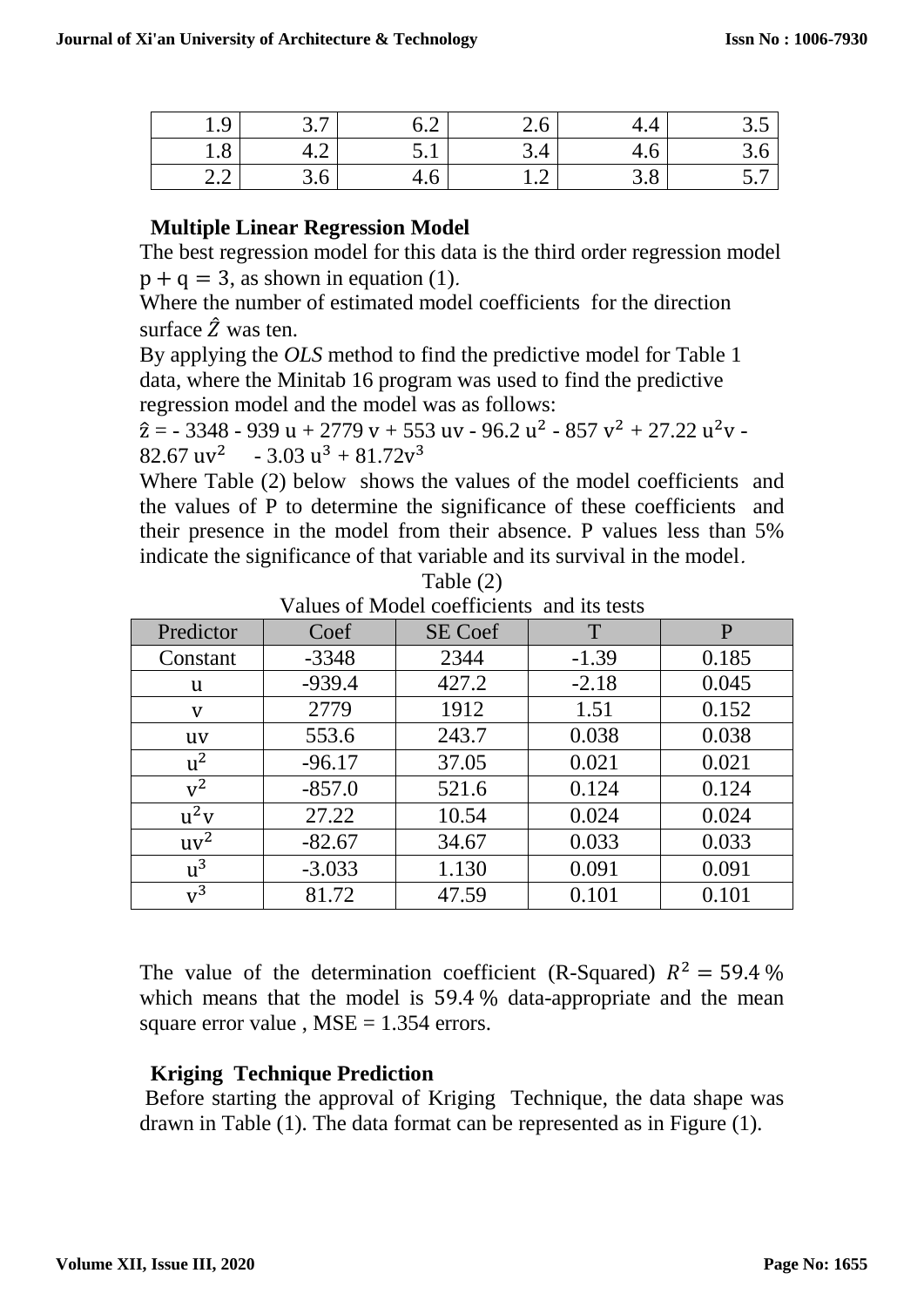

Where C1 represents  $\hat{z}$  and C2 represents  $u$ .

For the purpose of knowing the suitability of the data for the model, smoothing technique was performed using the Median polish method, as in Figure  $(2)$ , Figure  $(3)$ .



Figure (2)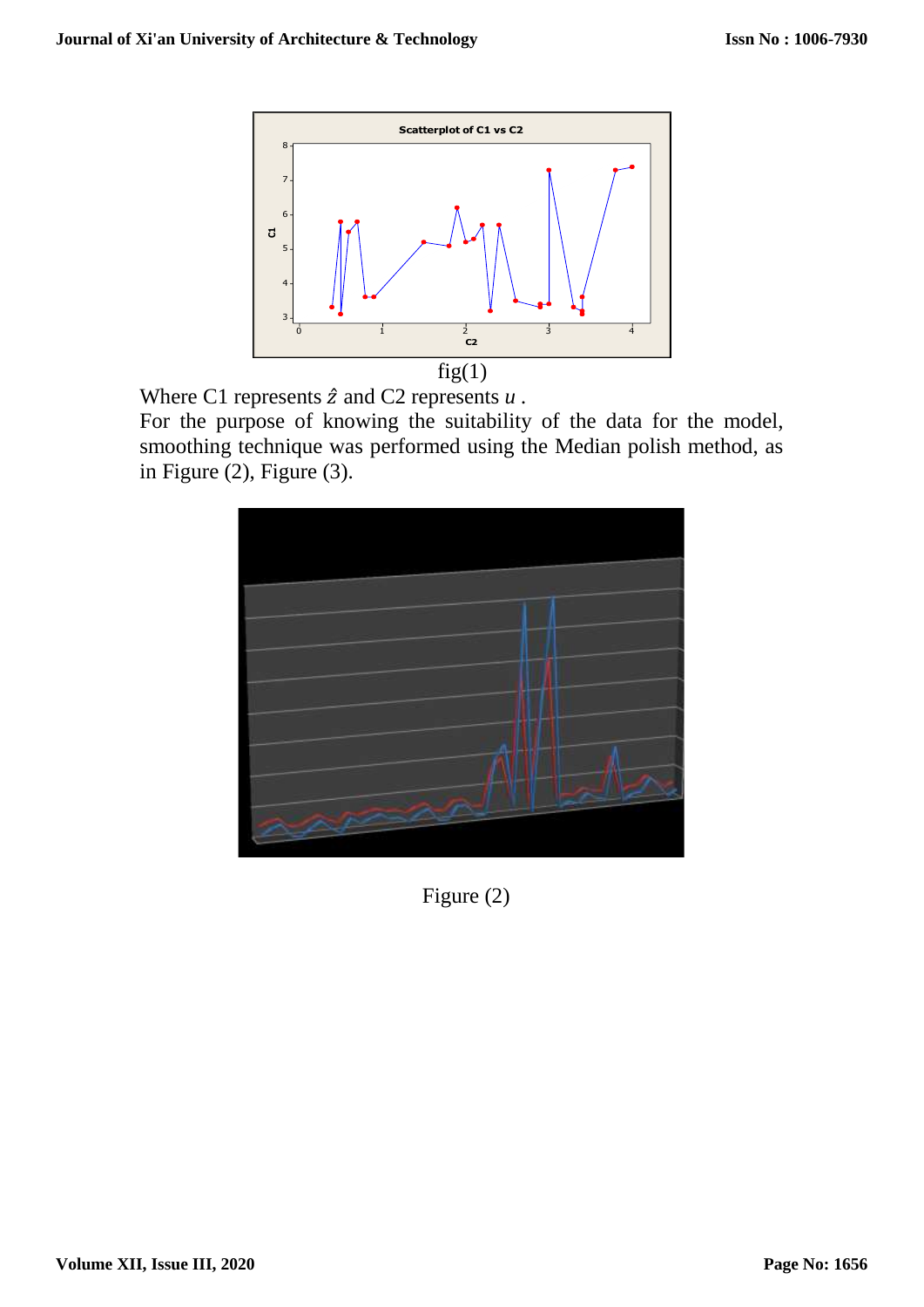

## $Fig(3)$

Values for the variable views  $z_1$  and the values normalized by the median *zz* method

#### **Data analysis and the suitability of the Variogram model:**

The matrix of distances between (28) wells was calculated using the law of Euclidean Distance, which is denoted by the symbol *h*. See,

(Sarma2009), (Haining2004).

$$
h_{ij} = \sqrt{(u_i - u_j)^2 + (v_i - v_j)^2}
$$

As each location is represented by coordinates:

 $(u_i, v_j), \quad i,j = 1, 2, \ldots, 28$ 

Thus, a matrix with a dimension  $(28 \times 28)$  containing all distances between pairs of observations was obtained, and this distance was divided into ten categories, as these categories included the lowest value and the largest value of the distance, then calculating the center of each category to represent the approximate distance *h*. Likewise, the number of pairs of observations N(h) that are far from each other is calculated by the distance of h for each category center, and finally the index Variogram function was calculated for each category by applying equation (7) and the results are shown in Table (3)

| Table (3` |  |
|-----------|--|
|           |  |

Approximate values of semi-Variogram function

| categoies   | minimum | maximum | Enter(h) | Pairs<br>n(h) | $[Z(x_i)-$<br>$ Z(x_i+h) ^2$ | $\nu(h)$ |
|-------------|---------|---------|----------|---------------|------------------------------|----------|
| Category(1) | 0.2     | 0.543   | 0.2746   | 61            | 0.3119                       | 1.808    |
| Category(2) | 9.4     | 0.802   | 0.6341   | 46            | ገ 6110                       | 2.4401   |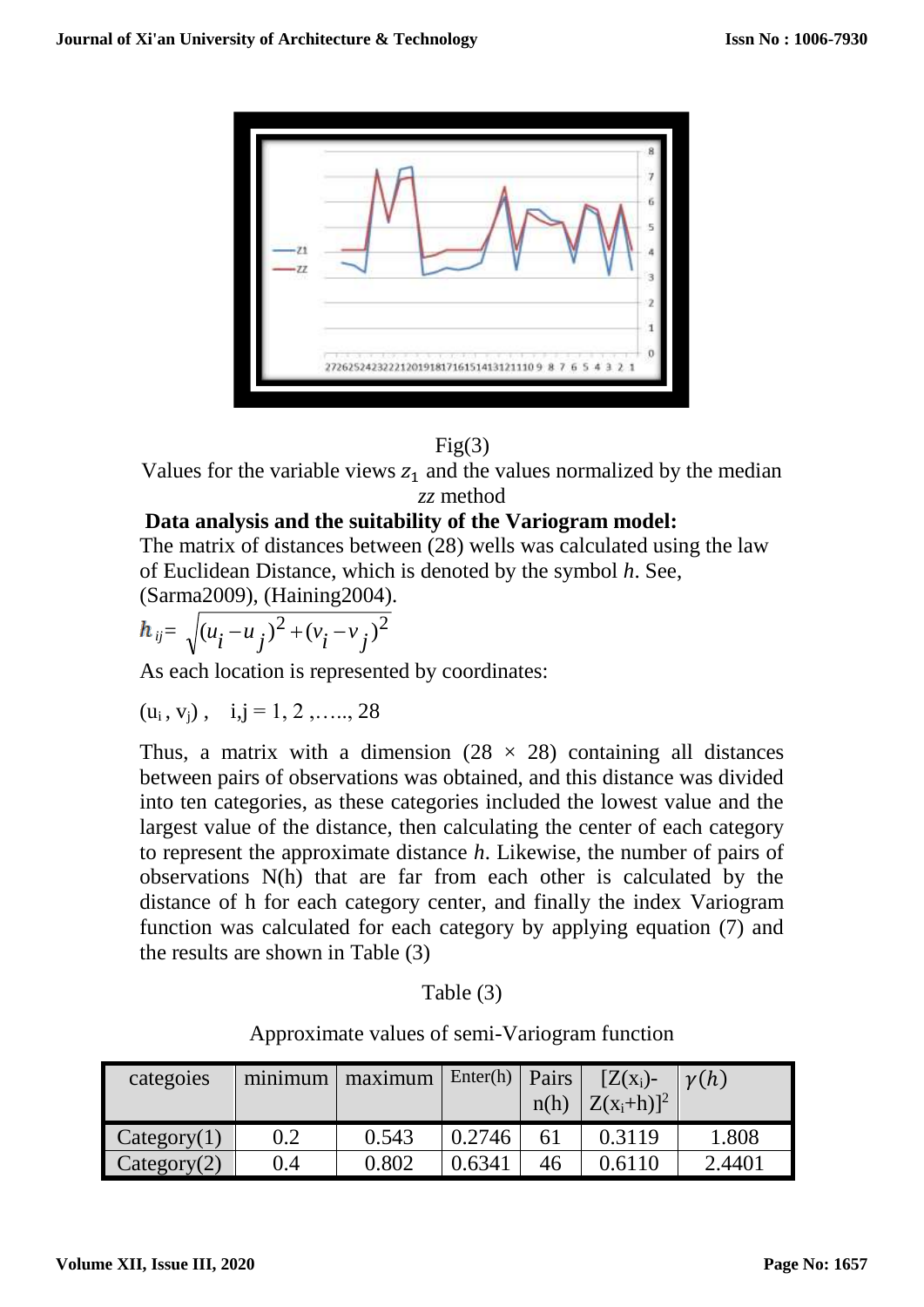| Category(3)  | 0.834 | 1.164 | 0.9975 | 44 | 0.9833  | 2.081  |
|--------------|-------|-------|--------|----|---------|--------|
| Category(4)  | 1.4   | 1.549 | 1.3658 | 47 | 1.3561  | 2.1402 |
| Category(5)  | 1.64  | 1.853 | 1.6931 | 32 | 1.7226  | 1.934  |
| Category(6)  | 1.93  | 2.266 | 2.0843 | 26 | 2.0759  | 1.843  |
| Category(7)  | 2.28  | 2.640 | 2.4544 | 28 | 2.4750  | 1.585  |
| Category(8)  | 2.648 | 2.973 | 2.8211 | 18 | 2.8144  | 2.454  |
| Category(9)  | 3.019 | 3.347 | 3.1711 | 13 | 3.12110 | 2.218  |
| Category(10) | 3.374 | 3.720 | 3.5421 | 8  | 3.5474  | 6.256  |

By plotting the relationship between  $\gamma$  h)versus *h* and then reconciling the semicircle curve, by passing the best curve between the points of the graph of the Semi-variogram function for the ten categories, we obtain Figure (4).

 $Fig(4)$ 



We note that the curve of the Variogram pointed in Fig. 4 is closer to being similar to the spherical pattern

$$
\gamma(h) = \begin{bmatrix} w_0 + w & , & h > a \\ w_0 + w \left( \frac{3h}{2a} - \frac{1}{2} \left( \frac{h}{a} \right)^3 \right) & , & h < a \\ w_0 & , & h = a \end{bmatrix}
$$

As a= h is the range that represents the presence of the phenomenon under study,  $\gamma(h)= W_0$  the value of the Nugget effect, which represents the weakness in the continuity and homogeneity of the phenomenon in the area under study, and  $\omega_0 + \omega$  is the variance. Thus, this model will be used in the prediction process at non-measured locations.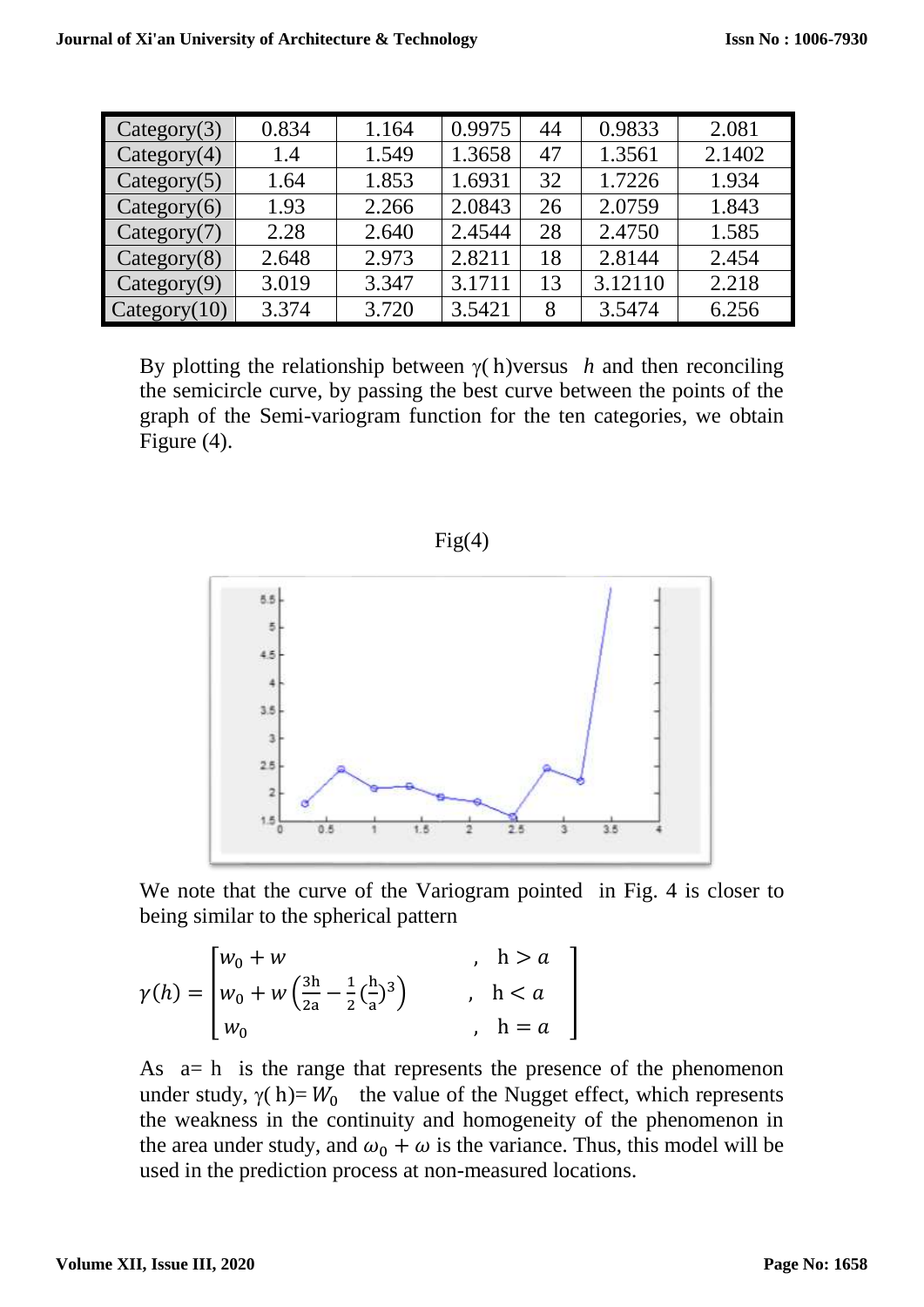As for the parameters of the indicative Variogram models (range, variance and nugget), they are as follows: We notice in Figure (3) that the curve of the indicative Variogram function crosses the vertical axis  $\gamma$ ( h)at  $w_0$ =1.8070 and the curve increases ascending to settle at  $h =$ 3.541, and this determines the value of the range  $a = 3.543$ . We note that the Variogram function stabilizes at a height of 4.4520, which is approximately equal to the variance.

 $\sigma^2 = w_0 + w$ 

Therefore  $w = 6.259$ 

So, semi-Variogram function will be :

$$
\gamma(h) = \begin{bmatrix} 1.8070 + 4.4520 & , & h > 3.5 \\ 1.8070 + 4.4520 & \left(\frac{3h}{2(3.5)} - \frac{1}{2} \left(\frac{h}{3.5}\right)^3\right) & , & h < 3.5 \\ 1.8070 & , & h = 3.5a \end{bmatrix}
$$

Predictive values  $\hat{z}(x_0)$  were found by (Matlab)

After that, we calculated the variation of Kriging for each site of the region under study and by taking the locations of the actual observations and their values in the study area and applying the random spatial process  $\{z(x)\}\$  that has the spherical model proposed above. For the purpose of applying equation (14) it is necessary to calculate the matrix of weights *w* This is done through equation (15) and this matrix has been calculated, as well as the variation of Kriging for each prediction according to equation (16). In the same way, other spatial locations are calculated or predicted, and table (4) shows the real values  $z(x)$ , predictive values  $\hat{z}(x)$  and the kriging  $\sigma_k^2$  variation values.

| Prediction values of Kriging |                         |     |      |          |              |                    |  |  |
|------------------------------|-------------------------|-----|------|----------|--------------|--------------------|--|--|
| No.                          | $\overline{\mathsf{V}}$ | u   | z(x) | $W_i$    | $\hat{z}(x)$ | $\sigma_{\rm k}^2$ |  |  |
| 1                            | 3.7                     | 0.4 | 3.3  | 0.021645 | 3.2          | 1.1552             |  |  |
| 2                            | 4.1                     | 0.5 | 5.8  | 0.023198 | 4.7          | 1.3652             |  |  |
| 3                            | 3.8                     | 0.5 | 3.1  | 0.022782 | 3.4          | 2.1214             |  |  |
| 4                            | 3.9                     | 0.6 | 5.5  | 0.023914 | 4.8          | 1.2226             |  |  |
| 5                            | 4.2                     | 0.7 | 5.8  | 0.025206 | 5.2          | 1.0066             |  |  |
| 6                            | 4                       | 0.8 | 3.6  | 0.027106 | 3.8          | 1.4101             |  |  |
| 7                            | 4.1                     | 2.1 | 5.2  | 0.041607 | 4.3          | 0.9823             |  |  |
| 8                            | 4.3                     | 2.2 | 5.3  | 0.043255 | 4.8          | 1.0655             |  |  |
| 9                            | 4.5                     | 2.2 | 5.7  | 0.032164 | 5.6          | 1.0604             |  |  |
| 10                           | 4.2                     | 2.4 | 5.7  | 0.056083 | 5.6          | 1.8803             |  |  |
| 11                           | 4.4                     | 3.3 | 3.3  | 0.080713 | 2.2          | 2.54322            |  |  |
| 12                           | 3.7                     | 1.9 | 6.2  | 0.028572 | 5.7          | 1.0957             |  |  |

Prediction values of Kriging

Table (4)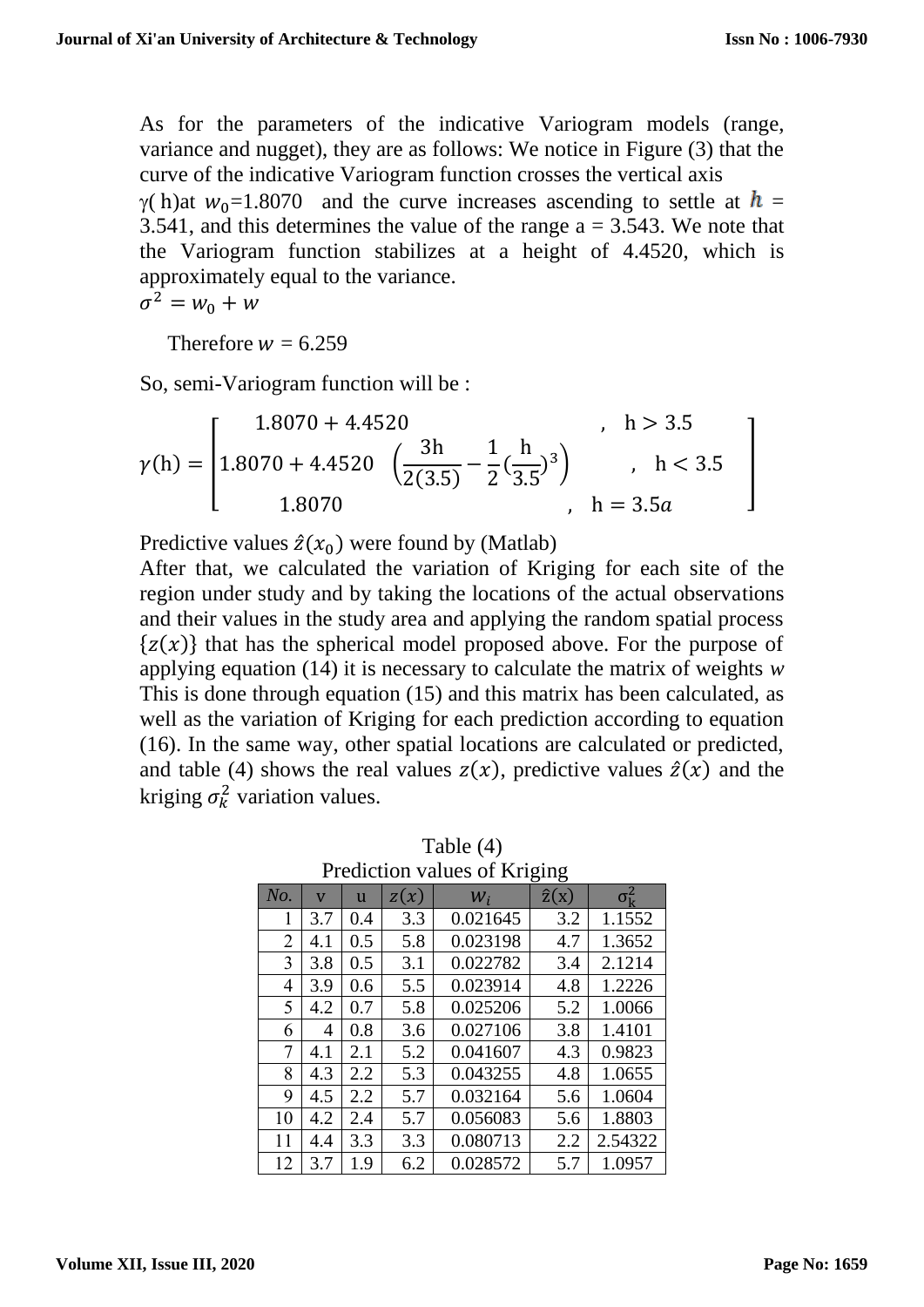| 13 | 4.2 | 1.8 | 5.1 | 0.009461  | 5.5 | 1.3592 |
|----|-----|-----|-----|-----------|-----|--------|
| 14 | 3.9 | 0.9 | 3.6 | 0.097307  | 3.2 | 1.8758 |
| 15 | 4.5 | 3.1 | 3.4 | 0.0500428 | 3.8 | 1.7646 |
| 16 | 4.6 | 2.9 | 3.3 | 0.049785  | 3.3 | 1.3652 |
| 17 | 4.5 | 2.9 | 3.4 | 0.050051  | 2.4 | 0.4061 |
| 18 | 4.2 | 3.4 | 3.2 | 0.049951  | 4.5 | 1.3652 |
| 19 | 4.5 | 3.4 | 3.1 | 0.050462  | 3.5 | 1.0165 |
| 20 | 4.5 | 4   | 7.4 | 0.047292  | 7.1 | 1.3643 |
| 21 | 4.5 | 3.8 | 7.3 | 0.048644  | 7.0 | 3.3953 |
| 22 | 4   | 1.5 | 5.2 | 0.035121  | 4.9 | 1.2251 |
| 23 | 4.2 | 3   | 7.3 | 0.049801  | 6.7 | 1.3636 |
| 24 | 4.2 | 2.2 | 3.2 | 0.045162  | 2.2 | 1.6074 |
| 25 | 4.4 | 2.6 | 3.5 | 0.048089  | 3.2 | 1.4236 |
| 26 | 4.6 | 3.4 | 3.6 | 0.022167  | 2.7 | 1.1063 |
| 27 | 3.6 | 2.2 | 4.6 | 0.049701  | 4.2 | 1.6774 |
| 28 | 3.8 | 1.2 | 5.7 | 0.089801  | 1   | 1.9074 |

Also, the mean square error has been calculated and MSE value = 0.0549. We note that the mean square error in Kriging technique is less than the mean square error in the regression technique by dropping the coefficients.

This is a clear evidence that Kriging technique is better than the regression technique, and on this basis we rely on the prediction of Kriging technique, and this represents a basic result in the reason for the prediction in the spatial statistics relying on Kriging technique.

## **Conclusions**

Depending on the mean squared error, we note that Kriging technique is better than the multiple linear regression technique, since the value of the MSE is 0.0549, which is lower than it is in the case of relying on the least squares method, where the MSE value is 1.354.

#### **References**

1 -Al-Aqidi, Ali Mahmoud Jumah (2011), "Joint Prediction of a Spatial Random Process with Application," Master Thesis (unpublished), College of Education - University of Mosul.

2 -Al-Mohsen, Sabahiyeh Yunus (1985): "Groundwater in the Sinjar region and its investments", MA (unpublished) in natural geography, University of Baghdad, College of Arts.

3 -Elias, Maher Joseph (2008), predicting the unstable random spatial process with application, Master of Mathematics thesis, College of Education, University of Mosul.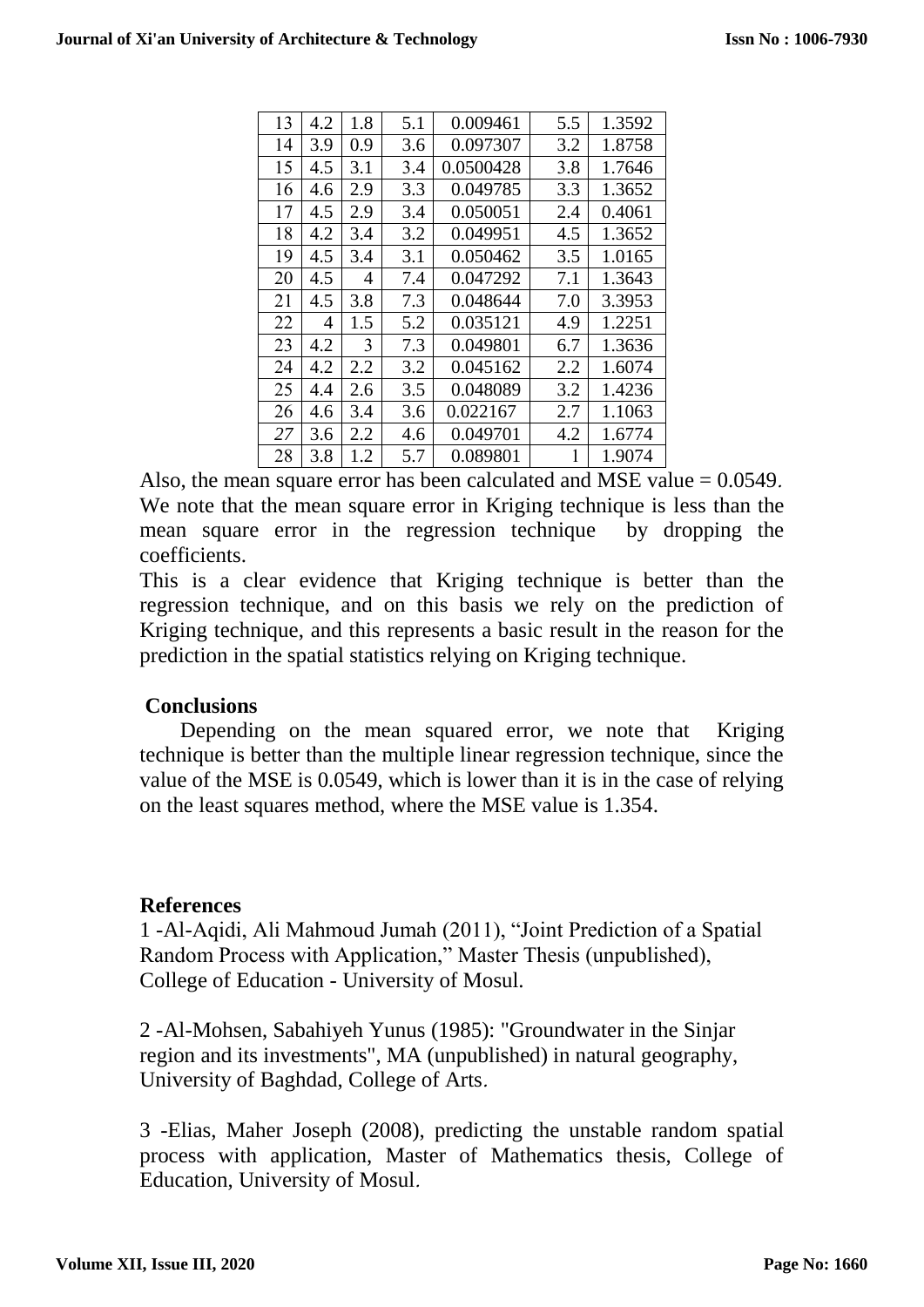4 -Baudin, M., A. Dutfoy, B. Iooss, and A-L. Popelin (2017), Open TURNS:an industrial software for uncertainty quanti.cation in simulation. Handbook of uncertainty quanti.cation, edited by R. Ghanem, D. Higdon, and H. Owhadi, Springer (preprint: hal-01107849v2)*.*

5 -Binois, M., J. Huang, R.B. Gramacy, and M. Ludkovskiz (2017), Replica-tion or exploration? Sequential design for stochastic simulation experiments.arXiv:1710.03206v1

6 -Carroll,Z.I. and Oliver, M.A. (2005), "Exploring the spatial relations between soiln physical properties and apparent electrical conductivity", Geoderma, 128,354-374.

7 -Cressie,N.(1993) ,"Statistics for Spatial Data", Second Edition John.Wiley,New York .

8 -Dong, H. and M.K. Nakayama (2017), Quantile estimation with Latin hy-percube sampling. Operations Research, 65, no. 6, pp. 1678.1695

9 -Draper, N.R.and H. Smith. 1981. Applied Regression Analysis.  $2^{nd}$  ed. Wiley, New York.

10 -Erickson, C.B., B.E. Ankenman, S.M. Sanchez (2017), Comparison of Gaussian process modeling software. European Journal of Operational Research, accepted

11 -Gaetan,C. and Guyon,X.(2010) ,"Spatial Statistics and Modeling Springer", London.

12 -Haining ,R. (2004) , "Spatial Data Analysis,Theory and Practice", Cambridge University press**.**London **.**

13 -Kleijnen, J. P. C. and W.C.M. van Beers (2017), Prediction for big data

through Kriging. CentER Discussion Paper; Center for Economic Research (CentER), Tilburg University, forthcoming

14 -Mehdad, E. and J.P.C. Kleijnen (2017a), E¢ cient global optimization for black-box simulation via sequential intrinsic Kriging. Journal of the Operational Research Society, accepted Nov.2017